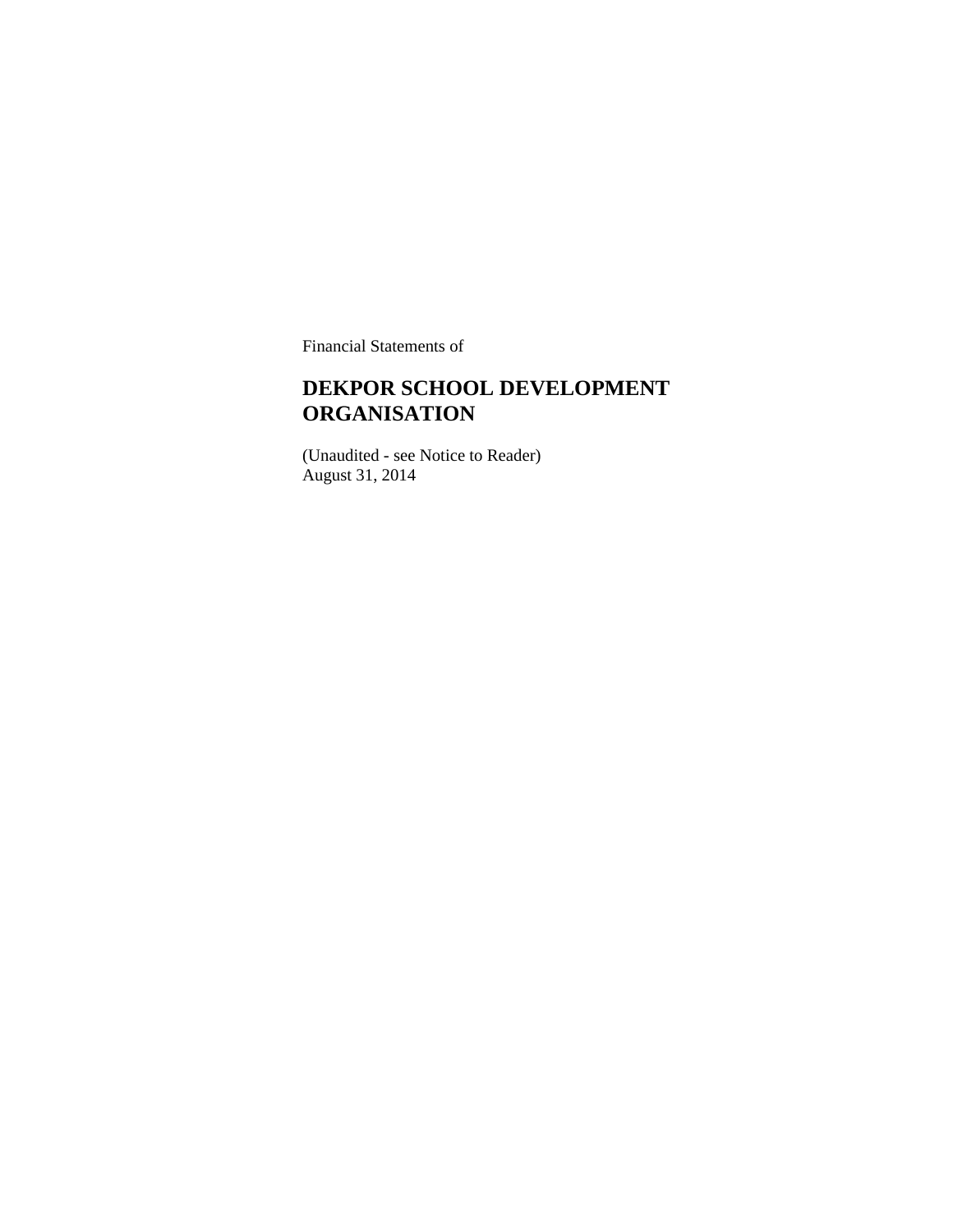Financial Statements

August 31, 2014

#### **Index to Financial Statements**

|                                              | <u>Page</u>    |
|----------------------------------------------|----------------|
| Notice to Reader                             |                |
| <b>Statement of Financial Position</b>       | 2              |
| <b>Statement of Operations</b>               | 3              |
| <b>Statement of Changes in Fund Balances</b> | $\overline{4}$ |
| <b>Note to Financial Statements</b>          | 5              |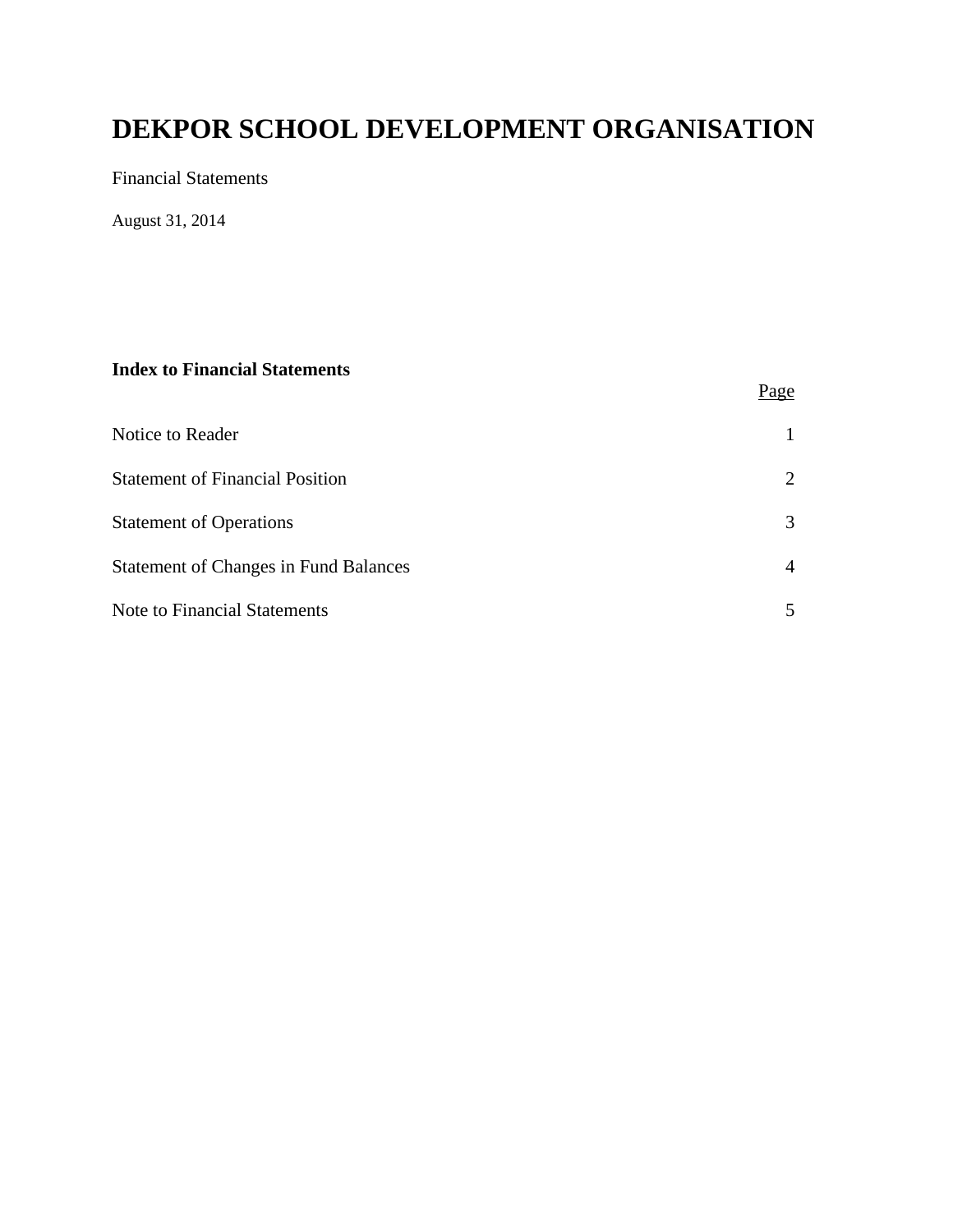

445 Apple Creek Blvd., Suite 223, Markham, Ontario L3R 9X7

Tel: (905) 475-5200 Fax: (905) 475-6577

#### **NOTICE TO READER**

On the basis of information provided by management, we have compiled the statement of financial position of Dekpor School Development Organisation as at August 31, 2014 and the statements of operations and changes in fund balances for the period from January 1, 2014 to August 31, 2014.

We have not performed an audit or a review engagement in respect of these financial statements and, accordingly, we express no assurance thereon.

Readers are cautioned that these statements may not be appropriate for their purposes.

Authorized to practise public accounting by the Chartered Professional Accountants of Ontario

Markham, Ontario February 2, 2015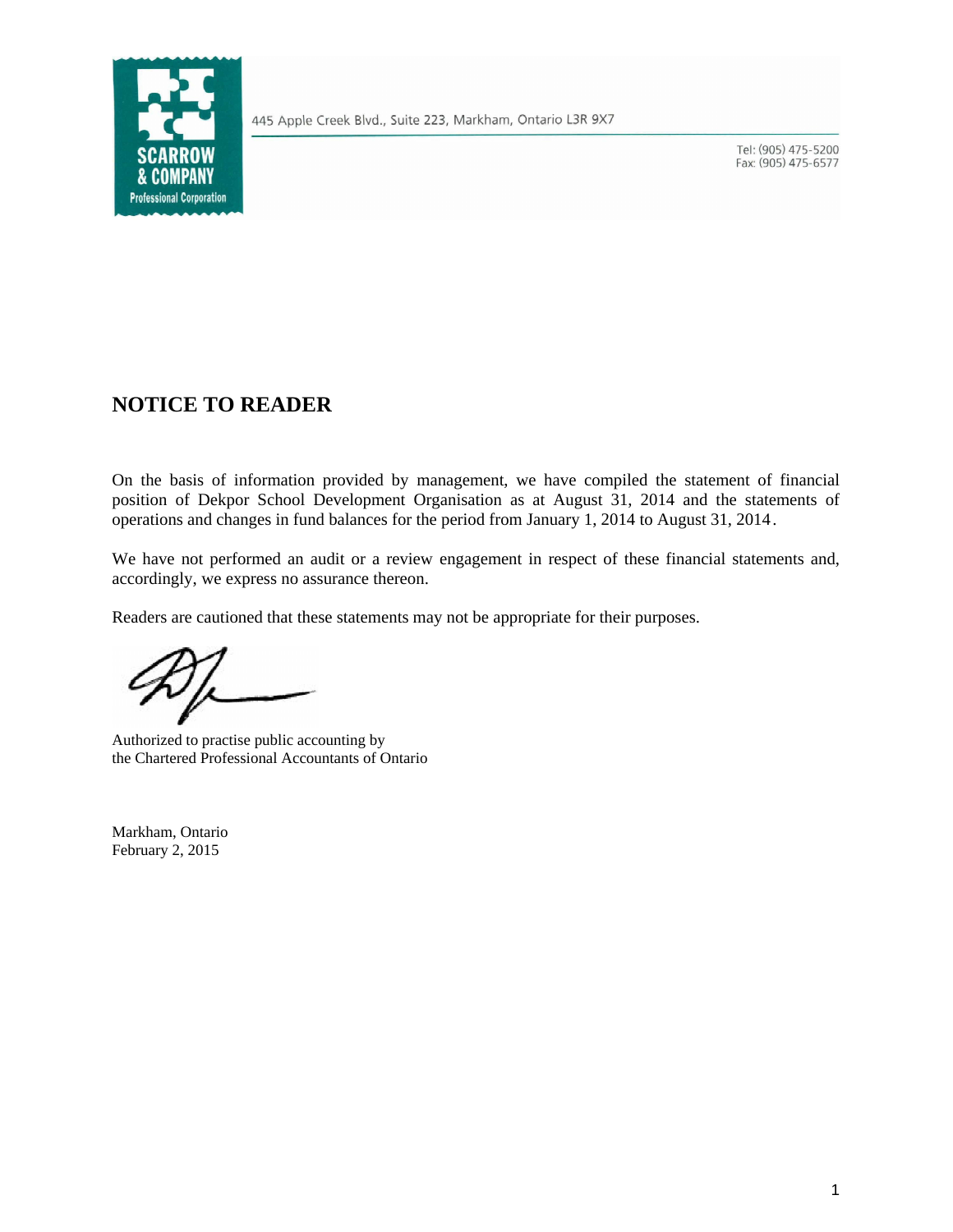Statement of Financial Position

| As at August 31, 2014                                                | (Unaudited - see Notice to Reader) |                       |    |                       |
|----------------------------------------------------------------------|------------------------------------|-----------------------|----|-----------------------|
|                                                                      |                                    | <b>Aug 31</b><br>2014 |    | <b>Dec 31</b><br>2013 |
| <b>ASSETS</b>                                                        |                                    |                       |    |                       |
| <b>Current assets</b><br>Cash<br>Accounts receivable                 | \$                                 | 20,278<br>6,374       | \$ | 32,007<br>15,671      |
|                                                                      | \$                                 | 26,652                | \$ | 47,678                |
| <b>LIABILITY AND FUND BALANCES</b>                                   |                                    |                       |    |                       |
| <b>Current liability</b><br>Accounts payable and accrued liabilities | \$                                 | 3,390                 | \$ | 2,500                 |
| <b>Balance</b>                                                       |                                    | 23,262                |    | 45,178                |
|                                                                      |                                    | 23,262                |    | 45,178                |
|                                                                      | \$                                 | 26,652                | \$ | 47,678                |

See accompanying note to financial statements

Approved on behalf of the board

, Member

**Member**, Member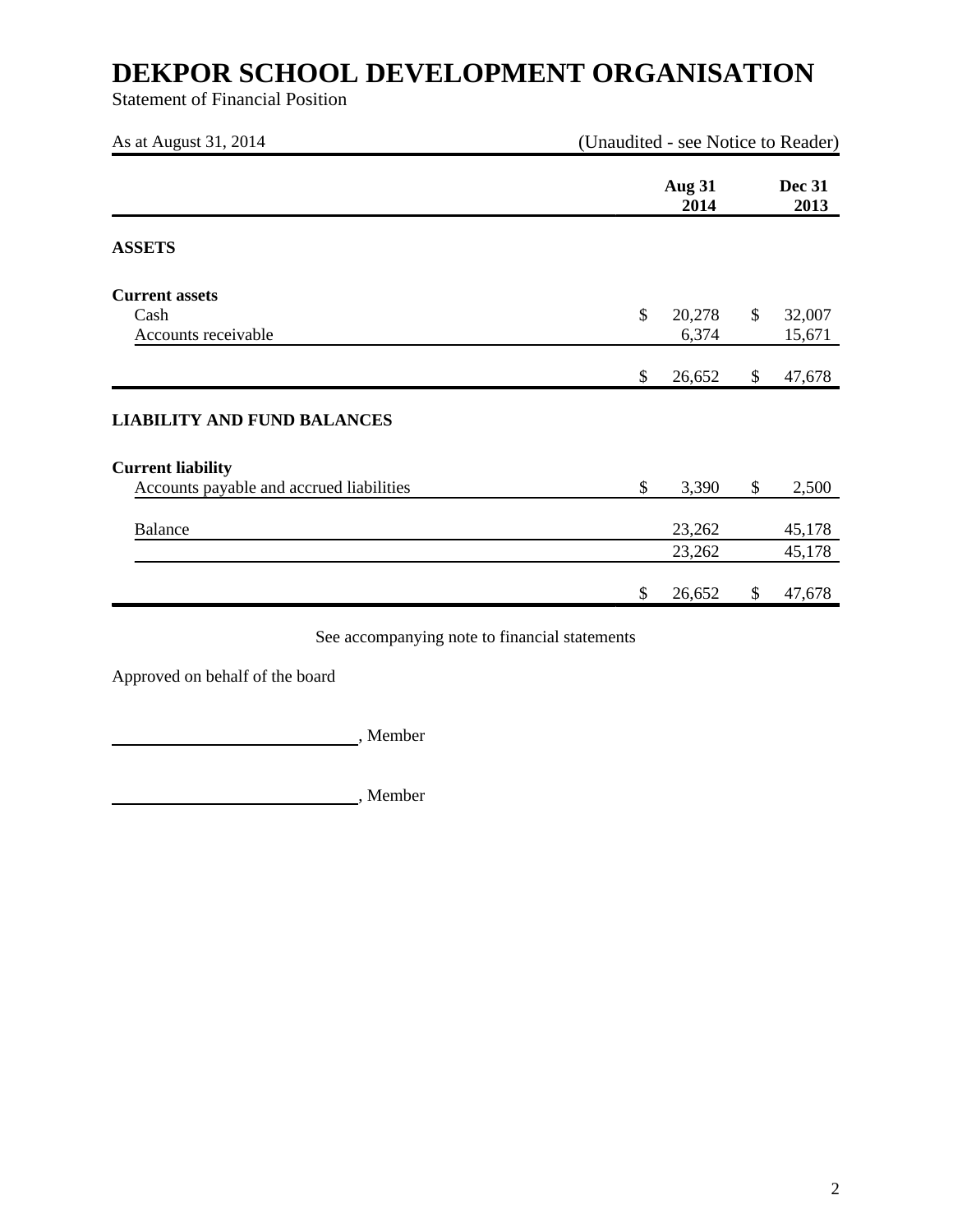Statement of Operations

For the period from January 1, 2014 to August 31, 2014

(Unaudited - see Notice to Reader)

|                                       | 2014           | 2013         |
|---------------------------------------|----------------|--------------|
| <b>Donation Revenue</b>               | \$<br>46,739   | \$<br>59,109 |
| <b>Expenses</b>                       |                |              |
| <b>Bank</b> charges                   | 71             | (24)         |
| Computer expense                      | 609            | 351          |
| Child Sponsorship                     | 3,197          | 5,427        |
| Foreign Exchange                      | 3,882          | 1,143        |
| <b>Breakfast</b>                      | 8,051          | 6,373        |
| General                               | 1,820          |              |
| Professional fees                     | 1,458          | 3,896        |
| Building construction and maintenance | 47,153         | 16,024       |
| Teacher salary                        | 2,414          | 4,527        |
|                                       | 68,655         | 37,717       |
| <b>Fund Balances</b>                  | \$<br>(21,916) | \$<br>21,392 |

See accompanying note to financial statements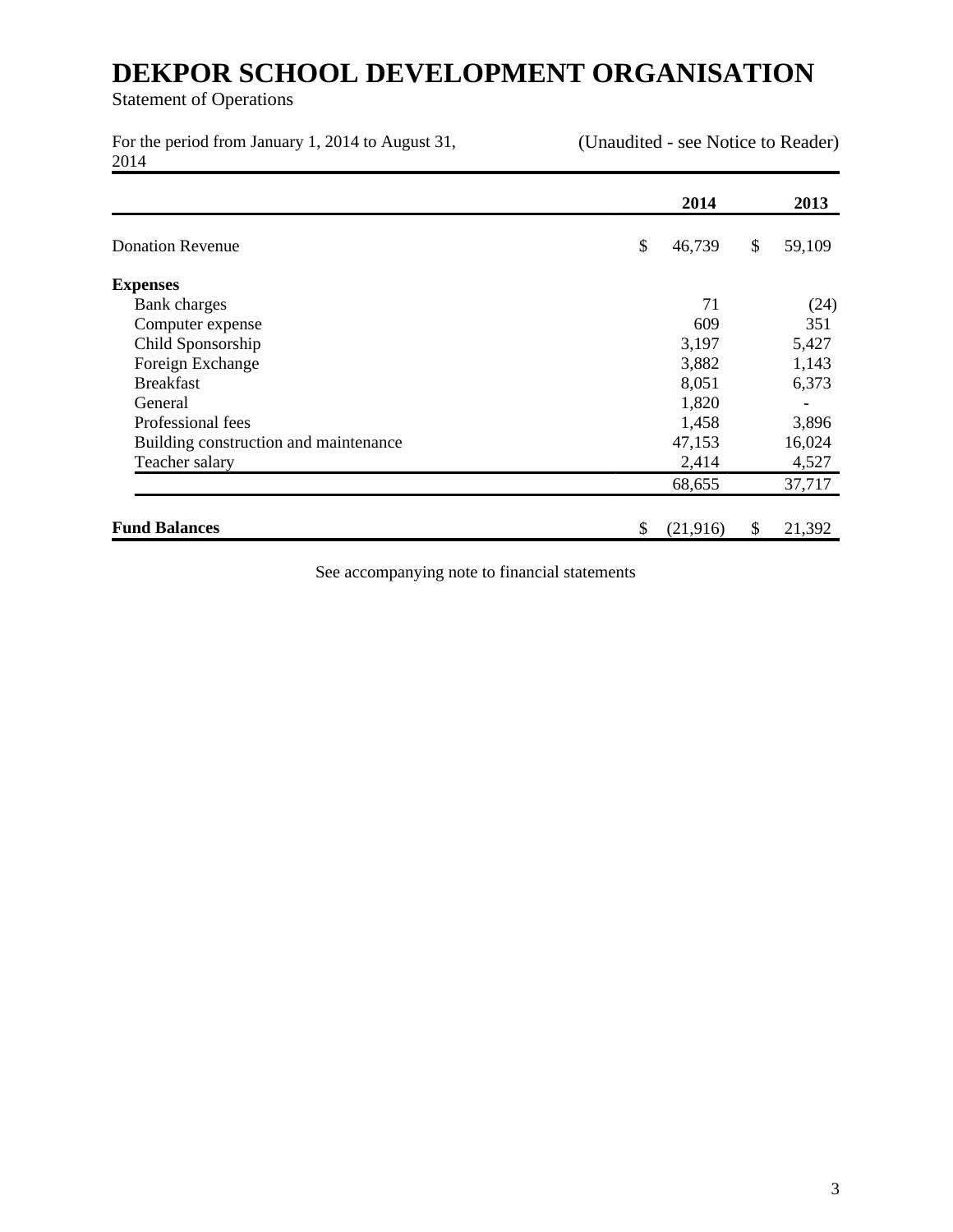Statement of Changes in Fund Balances

| For the period ended August 31, 2014          |                                                               | (Unaudited – See Notice to Reader)                        |                                             |  |
|-----------------------------------------------|---------------------------------------------------------------|-----------------------------------------------------------|---------------------------------------------|--|
|                                               | <b>Aug 31</b><br>2014<br><b>Building</b><br><b>Fund</b><br>\$ | <b>Aug 31</b><br>2014<br>Sponsorship<br><b>Fund</b><br>\$ | <b>Aug 31</b><br>2014<br><b>Total</b><br>\$ |  |
| Balance, beginning                            | 28,985                                                        | 16,193                                                    | 45,178                                      |  |
| Excess (deficiency) of revenues over expenses | (27, 776)                                                     | 5,860                                                     | (21, 916)                                   |  |
| Balance, ending                               | 1,209                                                         | 22,053                                                    | 23,262                                      |  |
|                                               | <b>Dec 31</b><br>2013<br><b>Building</b>                      | <b>Dec 31</b><br>2013<br>Sponsorship                      | <b>Dec 31</b><br>2013                       |  |
|                                               | <b>Fund</b><br>\$                                             | <b>Fund</b><br>\$                                         | <b>Total</b><br>\$                          |  |
| Balance, beginning                            | 9,401                                                         | 14,384                                                    | 23,785                                      |  |
| Excess of revenues over expenses              | 19,584                                                        | 1,808                                                     | 21,392                                      |  |
| Balance, ending                               | 28,985                                                        | 16,193                                                    | 45,178                                      |  |